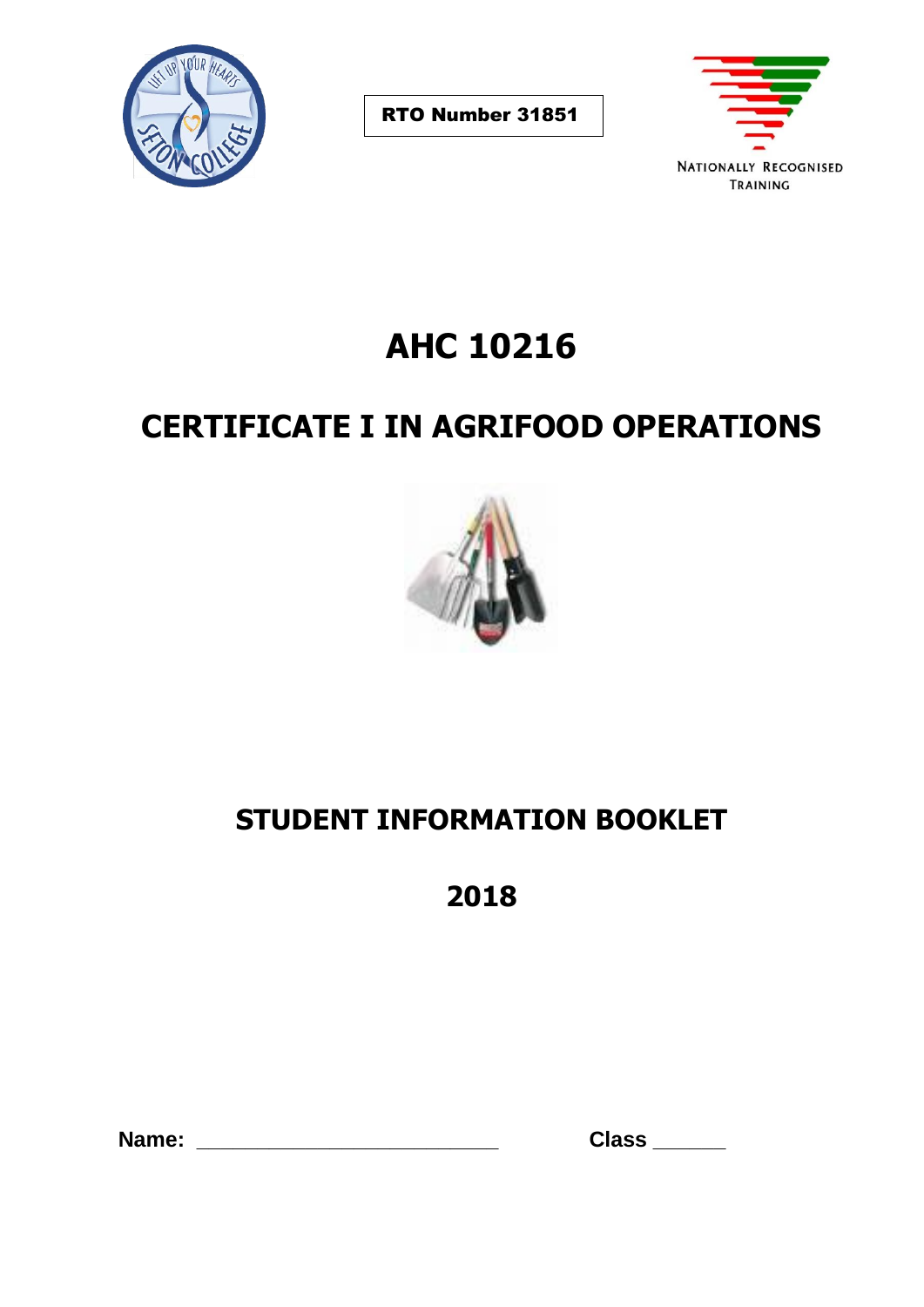### **AHC10216 CERTIFICATE I IN AGRIFOOD OPERATIONS**

### **AIMS**

This course aims to assist students with special needs to:

- Gain generic employability skills required by employers, as the base-entry level point for positions requiring limited technical competence, to complete routine tasks under direct supervision
- Gain accredited outcomes to enhance future employment opportunities
- Pursue a range of vocational, employment and personal goals

#### **Where does VET lead?**

Benefits to students:

- gain hands-on experience in the workplace
- learn and be assessed on the job as well as at school
- develop a broader range of social skills through interactions with people outside of the school community
- gain an insight into the nature and conditions of work, for example, Workplace Health & Safety
- expand vocational options through observing and practical experience
- provides foundation knowledge and introduction to the world of work

#### **Prerequisite requirements**

There are no prerequisite requirements for individual units of competency.

#### **Job Roles**

This is an entry level qualification. There are no specific job outcomes to this qualification, but the skills achieved will assist in successfully undertaking a Certificate II pre-vocational program or job outcome qualification, or will facilitate entry into an Australian Apprenticeship

#### **Pathways**

Further training pathways from this qualification include, but are not limited to, Certificate II in Agriculture, Certificate II in Horticulture, Certificate II in Production Horticulture and Certificate II in Rural Operations.

| File location: https://mybcecatholicedu.sharepoint.com/sites/sp-seton/staff/seton<br>documents/vet/handbooks/2018/cert i in agrifood operations student info book.doc |                               | Page 10 of 11 |
|-----------------------------------------------------------------------------------------------------------------------------------------------------------------------|-------------------------------|---------------|
| V1 November 2016                                                                                                                                                      | Review Date: October 2017     |               |
| <b>Ownership: Seton College</b>                                                                                                                                       | Approved: VET Academic Leader |               |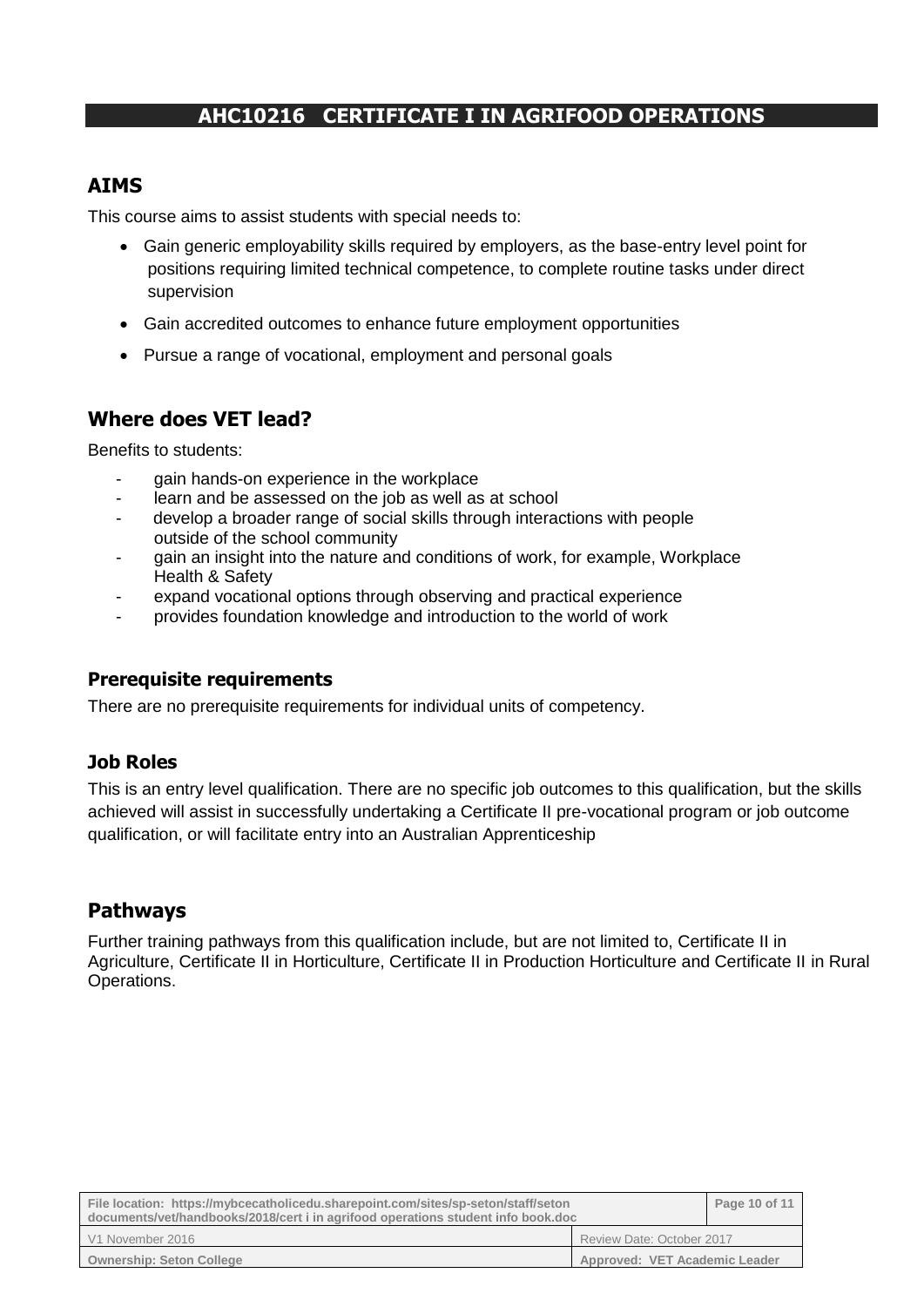## **COURSE OUTCOMES**

This qualification is an entry-level qualification aimed at individuals entering the agriculture, horticulture and conservation and land management industries. It allows individuals to develop basic skills and knowledge to prepare for work. They may undertake a range of simple tasks under close supervision. The range of technical skills and knowledge is limited.

## **COURSE STRUCTURE**

To be awarded a *Certificate I in Agrifood Operations***,** participants must successfully complete the following units of competency**:**

- **2 Core unit; plus**
- **4 Elective units**

Students who exit this course at any time prior to completion will receive a Statement of Attainment for those units of competency they have successfully achieved.

| <b>CORE UNITS OF COMPETENCY</b>     |                                    |  |
|-------------------------------------|------------------------------------|--|
| Code                                | <b>Unit of Competency</b>          |  |
| AHCOHS101                           | <b>Work Safely</b>                 |  |
| AHCWRK101                           | Maintain the Workplace             |  |
| <b>ELECTIVE UNITS OF COMPETENCY</b> |                                    |  |
| AHCCHM101                           | Follow basic chemical safety rules |  |
| AHCLSC <sub>101</sub>               | <b>Support Landscape Work</b>      |  |
| AHCIRG101                           | <b>Support Irrigation Work</b>     |  |
| AHCPGD101                           | <b>Support Gardening Work</b>      |  |

| File location: https://mybcecatholicedu.sharepoint.com/sites/sp-seton/staff/seton<br>documents/vet/handbooks/2018/cert i in agrifood operations student info book.doc |                               | Page 10 of 11 |
|-----------------------------------------------------------------------------------------------------------------------------------------------------------------------|-------------------------------|---------------|
| V1 November 2016                                                                                                                                                      | Review Date: October 2017     |               |
| <b>Ownership: Seton College</b>                                                                                                                                       | Approved: VET Academic Leader |               |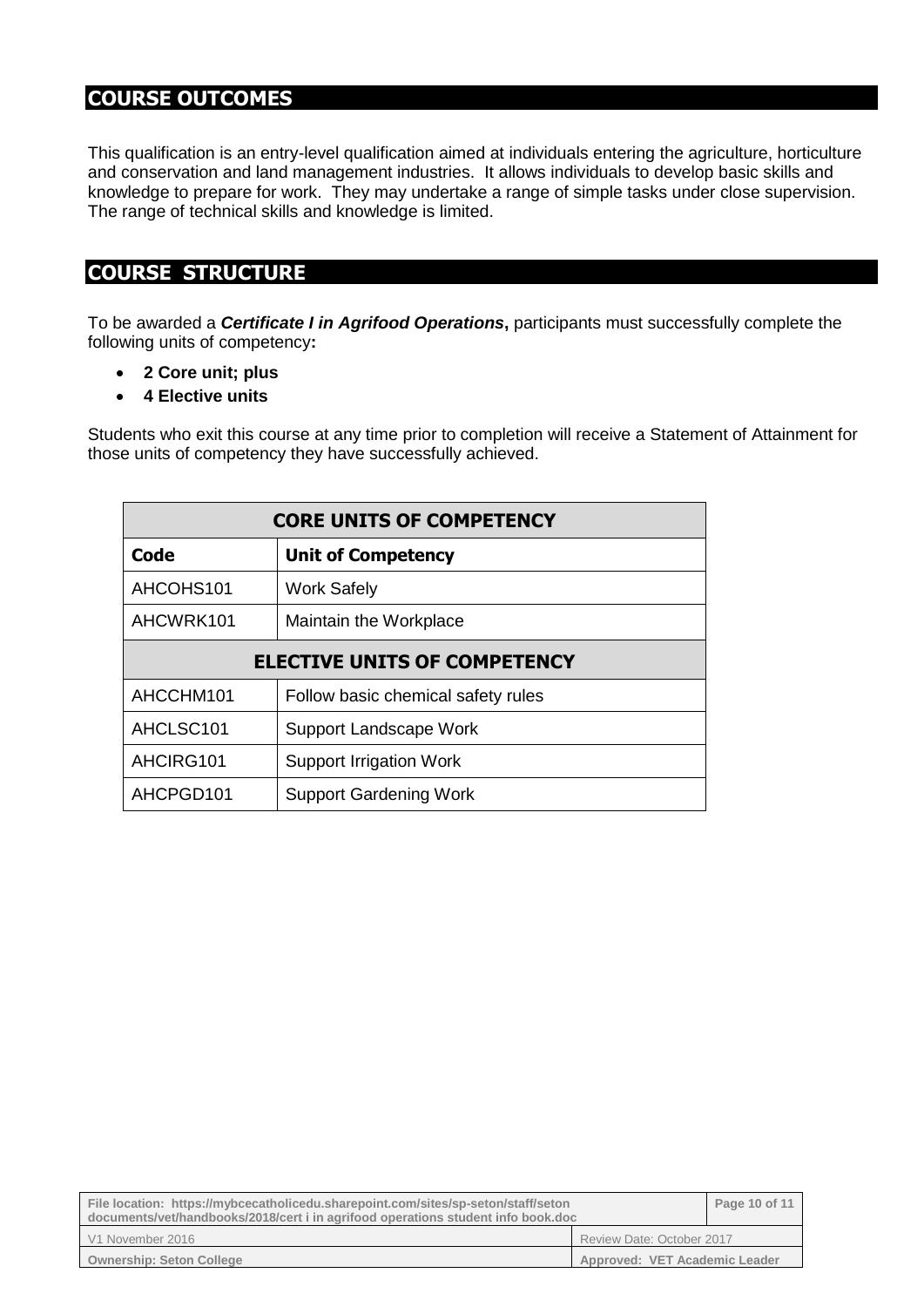## **CORE UNIT**

#### • **AHCWHS101 Work Safely**

This unit of competency describes the skills and knowledge required to work safely.

It applies to new employees working under supervision, within established and well-known parameters and with limited autonomy.

*NOTE:* The terms 'occupational health and safety' (OHS) and 'work health and safety' (WHS) and occupational safety and health (OSH) are equivalent and generally either can be used in the workplace.

<http://training.gov.au/Training/Details/AHCWHS101>

#### • **AHCWRK101 Maintain the Workplace**

This unit of competency describes the skills and knowledge required to maintain a range of work areas.

All work is carried out to comply with workplace procedures.

This unit applies to individuals who work alongside a supervisor in most situations and exercise limited autonomy within established and well known parameters.

<http://training.gov.au/Training/Details/AHCWRK101>

#### **ELECTIVE UNITS**

#### • **AHCCHM101 Follow basic chemical safety rules**

This unit of competency describes the skills and knowledge required to perform a work role that uses chemicals and requires awareness of their use.

All work must be carried out to comply with workplace procedures, work health and safety and pesticide legislation and codes.

<http://training.gov.au/Training/Details/AHCCHM101>

#### • **AHCLSC101 Support Landscape Work**

This unit of competency covers the skills and knowledge required to provide support to others undertaking landscape works in public, commercial and domestic situations

<http://training.gov.au/Training/Details/AHCLSC101A>

#### • **AHCPGD101 Support Gardening Work**

This unit of competency describes the skills and knowledge required to provide support for gardening work.

This unit applies to individuals who work alongside a supervisor in most situations and exercise limited autonomy within established and well known parameters. They identify and seek help with simple problems.

| File location: https://mybcecatholicedu.sharepoint.com/sites/sp-seton/staff/seton<br>documents/vet/handbooks/2018/cert i in agrifood operations student info book.doc |                               | Page 10 of 11 |
|-----------------------------------------------------------------------------------------------------------------------------------------------------------------------|-------------------------------|---------------|
| V1 November 2016                                                                                                                                                      | Review Date: October 2017     |               |
| <b>Ownership: Seton College</b>                                                                                                                                       | Approved: VET Academic Leader |               |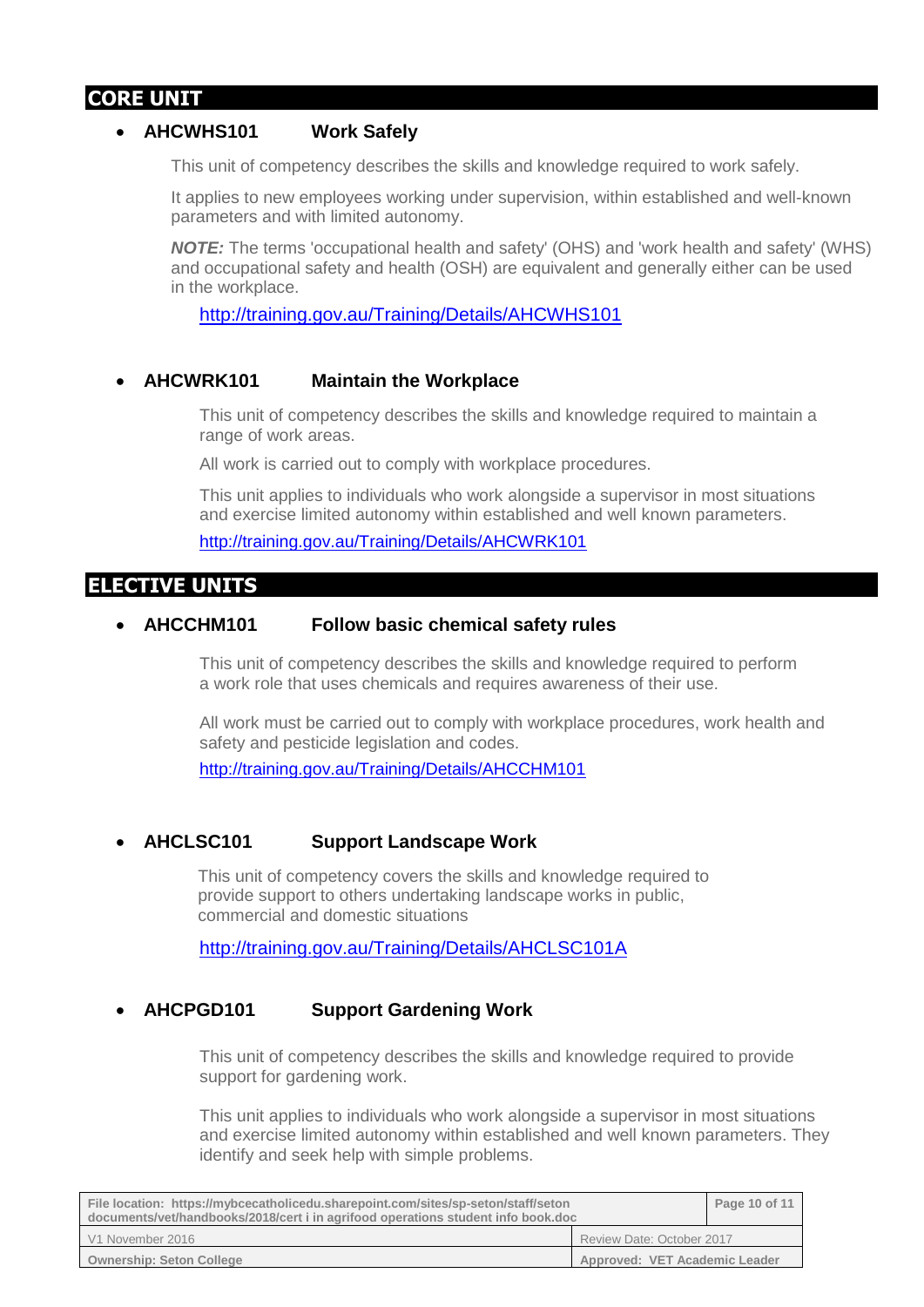#### • **AHCIRG101 Support Irrigation Work**

This unit of competency covers the skills and knowledge required to provide support to others undertaking irrigation works in public, commercial and domestic situations

<http://training.gov.au/Training/Details/AHCIRG101>

## **COURSE ORGANISATION – TRAINING PLAN**

#### **4 LESSONS PER WEEK FOR TWO SEMESTERS**

#### **SEMESTER 1 2017**

| <b>TOPIC</b>               |     | <b>UNIT OF</b><br><b>COMPETENCY</b> |
|----------------------------|-----|-------------------------------------|
| <b>Work Safely</b>         | (C) | AHCOHS101A                          |
| <b>Support Turf Work</b>   | (E) | AHCTRF101A                          |
| Support Gardening Work (E) |     | AHCPGD101A                          |

#### **SEMESTER 2 2017**

| <b>TOPIC</b>                   |     | <b>UNIT OF</b><br><b>COMPETENCY</b> |
|--------------------------------|-----|-------------------------------------|
| Maintain the Workplace         | (C) | AHCWRK101A                          |
| <b>Support Landscape Work</b>  | (E) | AHCLSC101A                          |
| <b>Support Irrigation Work</b> | (E) | AHCIRG101A                          |

| File location: https://mybcecatholicedu.sharepoint.com/sites/sp-seton/staff/seton<br>documents/vet/handbooks/2018/cert i in agrifood operations student info book.doc |                               | Page 10 of 11 |
|-----------------------------------------------------------------------------------------------------------------------------------------------------------------------|-------------------------------|---------------|
| V1 November 2016                                                                                                                                                      | Review Date: October 2017     |               |
| <b>Ownership: Seton College</b>                                                                                                                                       | Approved: VET Academic Leader |               |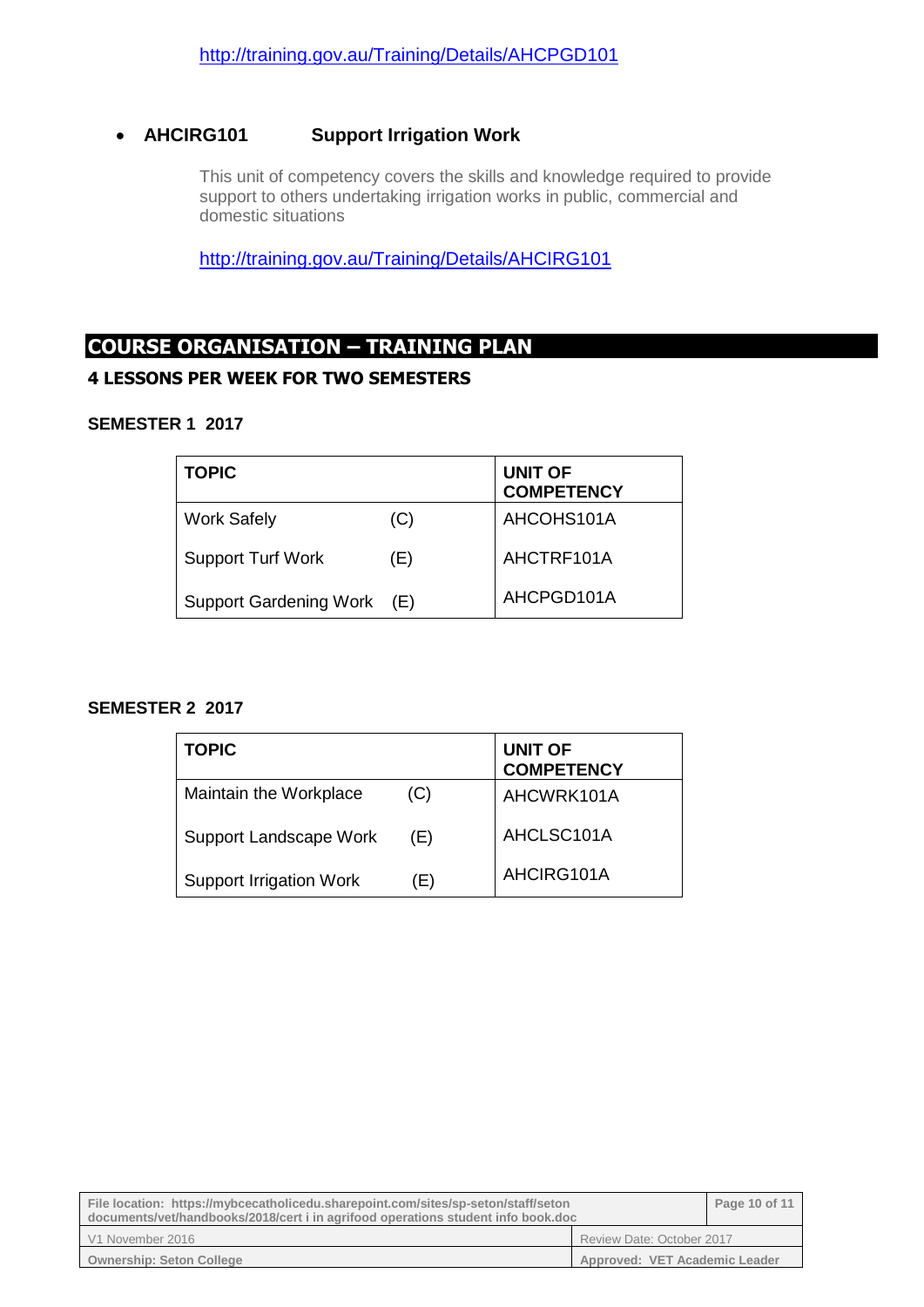## **ASSESSMENT**

#### **Competency Based Assessment**

**Competency** means the consistent application of knowledge and skill to the standard of performance required in the workplace. It embodies the ability to transfer and apply skills and knowledge to new situations and environments.

**Assessment** means the process of collecting evidence and making judgments on whether competency has been achieved, to confirm that an individual can perform to the standard required in the workplace, as specified in a training package or VET accredited course

#### **Assessment in these units will consist of:**

- a) Observation observation of workplace activities, demonstration of specific tasks, observation of activities under simulated workplace conditions and/or observation of role-play
- b) Questioning oral questioning, written tests and/or interviews
- c) Supplementary Evidence supervisor reports, employer references, documentation about past or prior achievements and/or portfolios

*All assessment tools will address the knowledge and skills (including employability skills) required as evidence for the unit of competency*

## **AQF SKILLS LEVELS:**

*Certificate I* skills allow a student to:

- demonstrate knowledge by recall in a narrow range of areas
- demonstrate basic practical skills such as the use of relevant tools and applications
- perform a sequence of routine tasks given clear direction
- receive and pass on messages/information
- \*\* For more information on Certificate 1 in Agrifood Operations refer to the

Seton College Homepage

➢ Life at Seton

- ➢ Curriculum
	- ➢ Vocational Education

| File location: https://mybcecatholicedu.sharepoint.com/sites/sp-seton/staff/seton<br>documents/vet/handbooks/2018/cert i in agrifood operations student info book.doc |                               | Page 10 of 11 |
|-----------------------------------------------------------------------------------------------------------------------------------------------------------------------|-------------------------------|---------------|
| V1 November 2016                                                                                                                                                      | Review Date: October 2017     |               |
| <b>Ownership: Seton College</b>                                                                                                                                       | Approved: VET Academic Leader |               |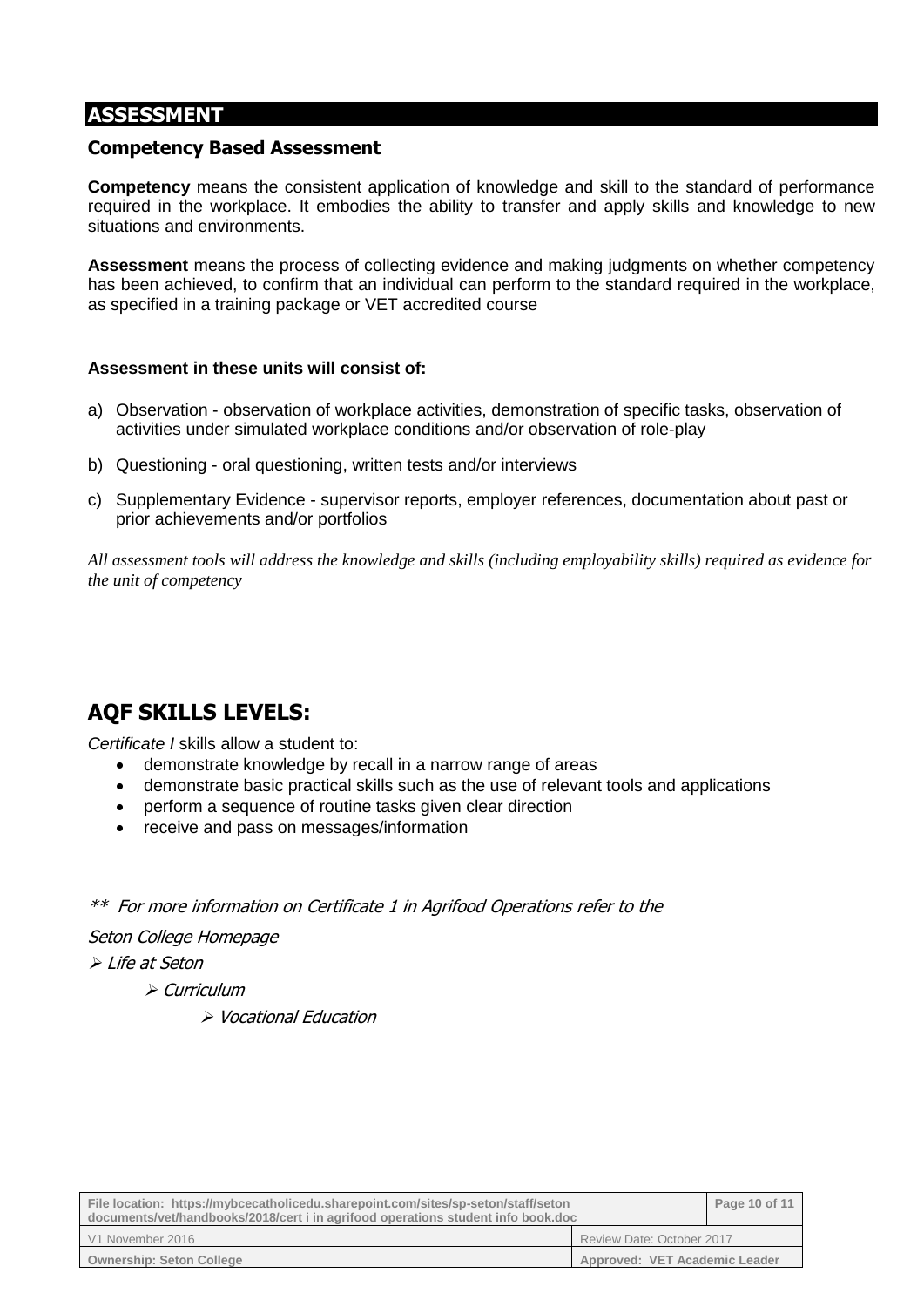### **CREDIT TRANSFER**

Credit Transfer recognizes previous formal learning. It is a system whereby successfully completed units of study from one course can be transferred to another course

For example. If you have completed a "workplace communication unit" in Business it may also be the same for the Active Volunteering.

Therefore you only have to do the unit once.

## **RECOGNITION OF PRIOR LEARNING (RPL)**

**RPL** means an assessment process that assesses the competency/s of an individual that may have been acquired through formal, non-formal and informal learning to determine the extent to which that individual meets the requirements specified in the training package or VET accredited courses.

- a) Formal learning referees to learning that takes place through a structured program of instruction and is linked to the attainment of an AQF qualification or statement of attainment (eg, a certificate, diploma or university degree);
- b) Non-formal learning refers to learning that takes place through a structured program of instruction, but does not lead to the attainment of an AQF qualification or statement of attainment (eg, in-house professional development programs conducted by a business); and
- c) Informal learning refers to learning that results through experience of work-related, social, family, hobby or leisure activities (eg the acquisition of interpersonal skills developed through several years as a sales representative).

## **RPL CHECKLIST FOR STUDENTS**

To ensure an effective RPL process, students should:

#### *\*Remember, you can only apply for RPL at the beginning of each semester. The steps below are in sequential order. Use the boxes on the left to tick when you have completed that step.*

- □ Obtain information about RPL
- $\Box$  Obtain a copy of the Units of Competency for the vocational training program(s) of your subject
- $\Box$  Read the relevant learning outcomes or competencies for the training program/s
- □ Complete a self-assessment form for each unit
	- (i) assess your abilities/competencies, with the guidance from your teacher and/or counsellor in the learning outcomes or competencies in the training programs
	- (ii) decide if you think you possess the knowledge and skills of the learning outcome or competencies in the training programs and if so, you should apply for RPL
- $\Box$  Complete an RPL Application Form within 5 days of completing step 4
- $\Box$  Gather evidence that supports your application
- $\Box$  Give the completed RPL Application Form and evidence to your teacher

| File location: https://mybcecatholicedu.sharepoint.com/sites/sp-seton/staff/seton<br>documents/vet/handbooks/2018/cert i in agrifood operations student info book.doc |                               | Page 10 of 11 |
|-----------------------------------------------------------------------------------------------------------------------------------------------------------------------|-------------------------------|---------------|
| V1 November 2016                                                                                                                                                      | Review Date: October 2017     |               |
| <b>Ownership: Seton College</b>                                                                                                                                       | Approved: VET Academic Leader |               |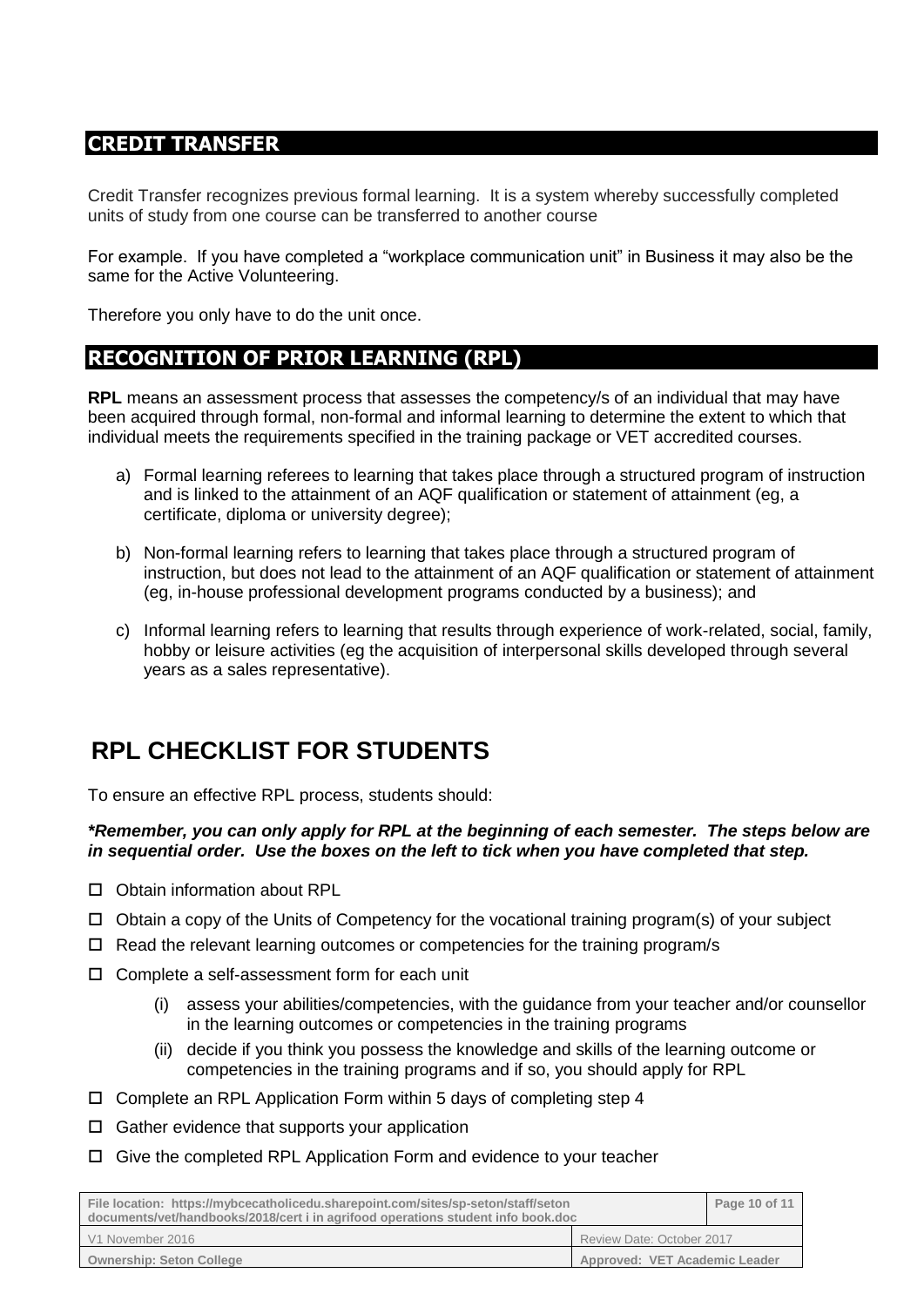- $\Box$  Receive notification from your teacher to show either:
	- *(i) that you have gained RPL*
	- *(ii) that you need to supply more information AND/OR attend an interview*
	- *(iii) that you have not gained full/partial RPL and you receive feedback*
- **(If you are successful)** you will be exempt from those learning outcomes or competencies in the training program.
	- o ensure your Units of Competency are signed off
- **(If you were partially successful)** you may decide to progress more quickly through the training program by completing only those aspects for which you do have prior learning. This completes the RPL process for your application
- **(If you were unsuccessful)** you may decide to request an RPL Appeals Form that must be lodged within 7 days of written notification that you were initially unsuccessful.
- $\Box$  Gather further evidence that supports your application
- $\Box$  Submit your completed RPL Appeals Form and further evidence to the nominated person in the school's appeals policy, who will arrange for a second suitably qualified person to assess the evidence
- $\Box$  Receive a notification about whether either:
	- (iv) *you have gained RPL or*
	- (v) *you have not gained full/partial RPL and receive feedback*
- $\Box$  Seek to progress more quickly through the training program by completing only those aspects for which you do not have prior learning

| File location: https://mybcecatholicedu.sharepoint.com/sites/sp-seton/staff/seton<br>documents/vet/handbooks/2018/cert i in agrifood operations student info book.doc |                               | Page 10 of 11 |
|-----------------------------------------------------------------------------------------------------------------------------------------------------------------------|-------------------------------|---------------|
| V1 November 2016                                                                                                                                                      | Review Date: October 2017     |               |
| <b>Ownership: Seton College</b>                                                                                                                                       | Approved: VET Academic Leader |               |